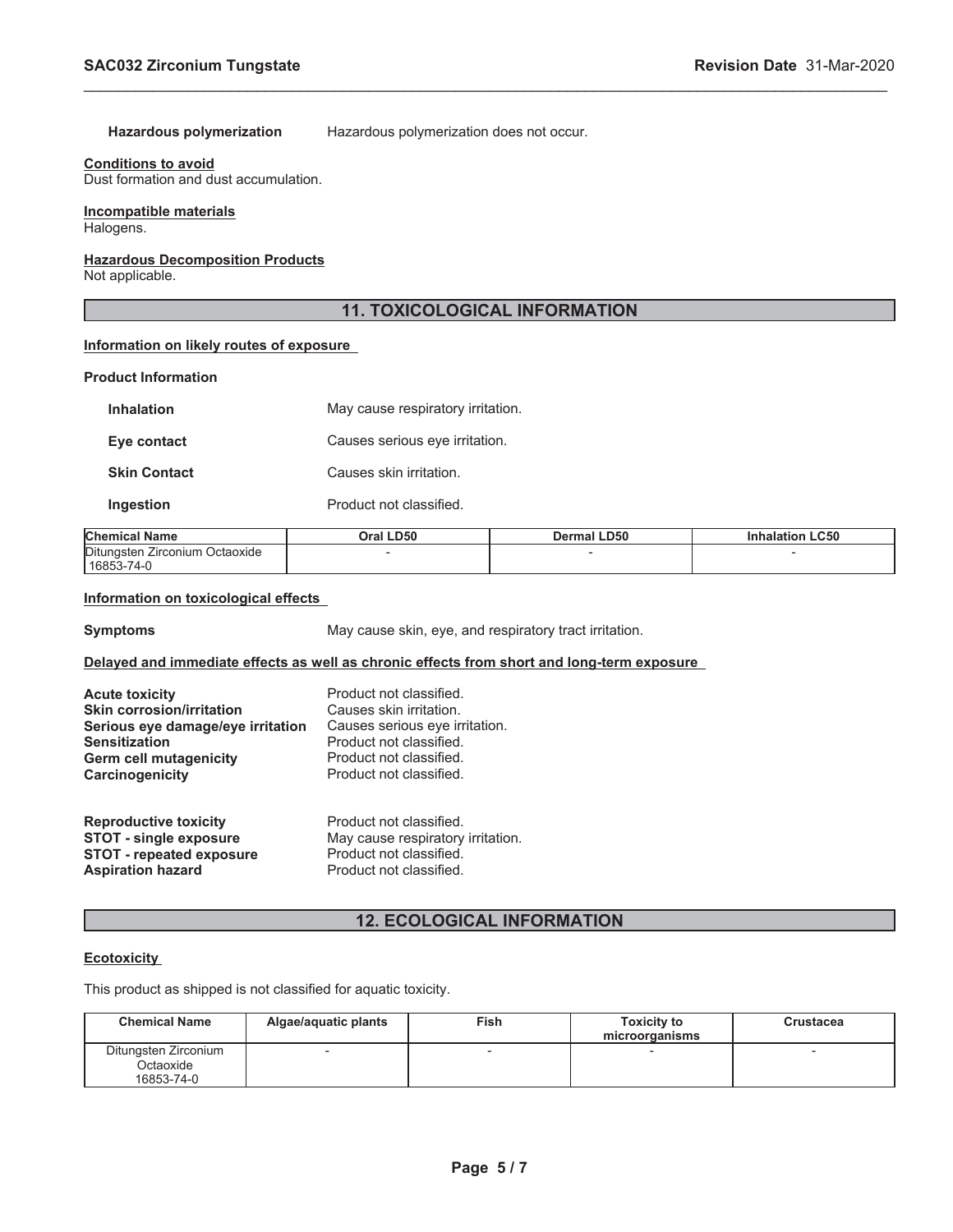### **Other adverse effects**

## **13. DISPOSAL CONSIDERATIONS**

\_\_\_\_\_\_\_\_\_\_\_\_\_\_\_\_\_\_\_\_\_\_\_\_\_\_\_\_\_\_\_\_\_\_\_\_\_\_\_\_\_\_\_\_\_\_\_\_\_\_\_\_\_\_\_\_\_\_\_\_\_\_\_\_\_\_\_\_\_\_\_\_\_\_\_\_\_\_\_\_\_\_\_\_\_\_\_\_\_\_\_\_\_

| Disposal of wastes     | Disposal should be in accordance with applicable regional, national and local laws and<br>regulations. |
|------------------------|--------------------------------------------------------------------------------------------------------|
| Contaminated packaging | Disposal should be in accordance with applicable regional, national and local laws and<br>regulations. |

# **14. TRANSPORT INFORMATION**

**DOT** Not regulated

# **15. REGULATORY INFORMATION**

| <b>International Inventories</b> |                   |
|----------------------------------|-------------------|
| TSCA                             | Complies          |
| <b>DSL/NDSL</b>                  | Complies          |
| <b>EINECS/ELINCS</b>             | <b>Not Listed</b> |
| <b>ENCS</b>                      | Not Listed        |
| <b>IECSC</b>                     | Not Listed        |
| <b>KECL</b>                      | Complies          |
| <b>PICCS</b>                     | <b>Not Listed</b> |
| <b>AICS</b>                      | <b>Not Listed</b> |

#### **Legend:**

 **TSCA** - United States Toxic Substances Control Act Section 8(b) Inventory

 **DSL/NDSL** - Canadian Domestic Substances List/Non-Domestic Substances List

 **EINECS/ELINCS** - European Inventory of Existing Chemical Substances/European List of Notified Chemical Substances

 **ENCS** - Japan Existing and New Chemical Substances

 **IECSC** - China Inventory of Existing Chemical Substances

 **KECL** - Korean Existing and Evaluated Chemical Substances

 **PICCS** - Philippines Inventory of Chemicals and Chemical Substances

 **AICS** - Australian Inventory of Chemical Substances

## **US Federal Regulations**

## **SARA 313**

Section 313 of Title III of the Superfund Amendments and Reauthorization Act of 1986 (SARA). This product does not contain any chemicals which are subject to the reporting requirements of the Act and Title 40 of the Code of Federal Regulations, Part 372

| SARA 311/312 Hazard Categories    |     |
|-----------------------------------|-----|
| Acute health hazard               | Yes |
| <b>Chronic Health Hazard</b>      | N٥  |
| Fire hazard                       | No  |
| Sudden release of pressure hazard | No  |
| <b>Reactive Hazard</b>            | No  |

#### **CWA (Clean Water Act)**

This product does not contain any substances regulated as pollutants pursuant to the Clean Water Act (40 CFR 122.21 and 40 CFR 122.42)

### **CERCLA**